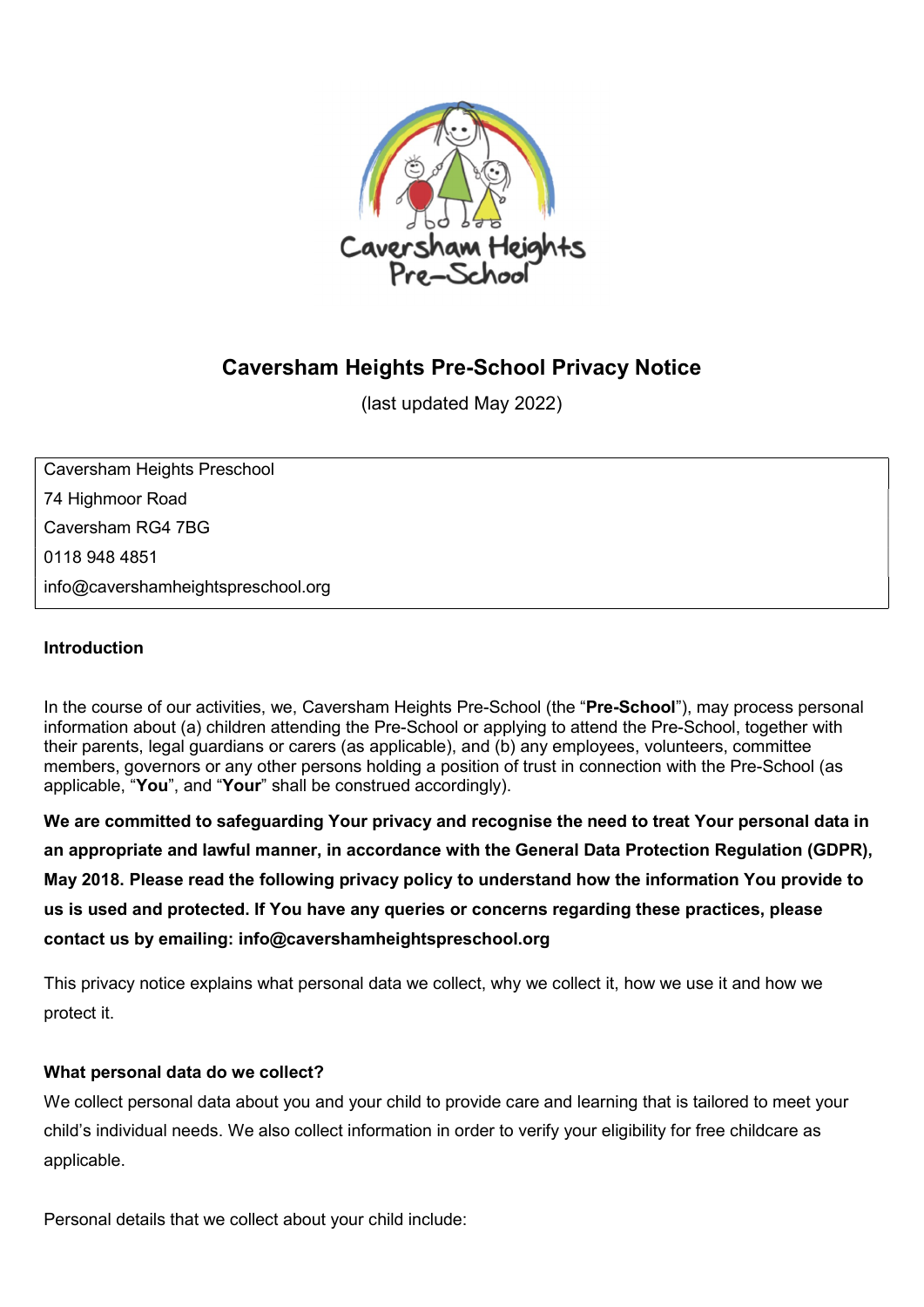your child's name, date of birth, address, nationality, ethnic background, language(s) spoken, religion, other social background information, doctor/health visitor contact details, health and medical needs, immunisations received, development needs, any special educational needs, past connections with the pre-school, which school your child will attend, how long your child will attend the pre-school

Where applicable we will obtain child protection plans from social care and health care plans from health professionals.

We will also ask for information about who has parental responsibility for your child and any court orders pertaining to your child.

Personal details that we collect about you include:

 your name, home and work address, email address, phone numbers, emergency contact details, and family details, contact details of the person authorised to collect your child from pre-school.

This information will be collected from you directly in the Registration Form and the New Starter Details form

If you apply for up to 30 hours free childcare, we will also collect:

 your national insurance number or unique taxpayer reference (UTR), if you're self-employed. We may also collect information regarding benefits and family credits that you are in receipt of.

#### Why we collect this information and the legal basis for handling your data

We use personal data about you and your child in order to provide childcare services and fulfil the contractual arrangement you have entered into. This includes using your data to:

- contact you in case of an emergency
- to support your child's wellbeing and development by understanding your child's background
- to manage any special educational, health or medical needs of your child whilst at our setting
- to carry out regular assessment of your child's progress and to identify any areas of concern
- to maintain contact with you about your child's progress and respond to any questions you may have
- to process your claim for up to 30 hours free childcare (only where applicable)
- to keep you updated with information about our service via weekly newsletters
- to enable you to access and edit the Parent Help Rota via our website

With your consent, we will also record your child's activities for their individual learning record. This may include photographs and videos. You will have the opportunity to withdraw your consent at any time, for images taken by confirming so in writing. Your child's learning record is recorded and stored on the Tapestry system for which we have requested explicit consent. Details of their service and privacy policy can be found at www.tapestry.info/privacy/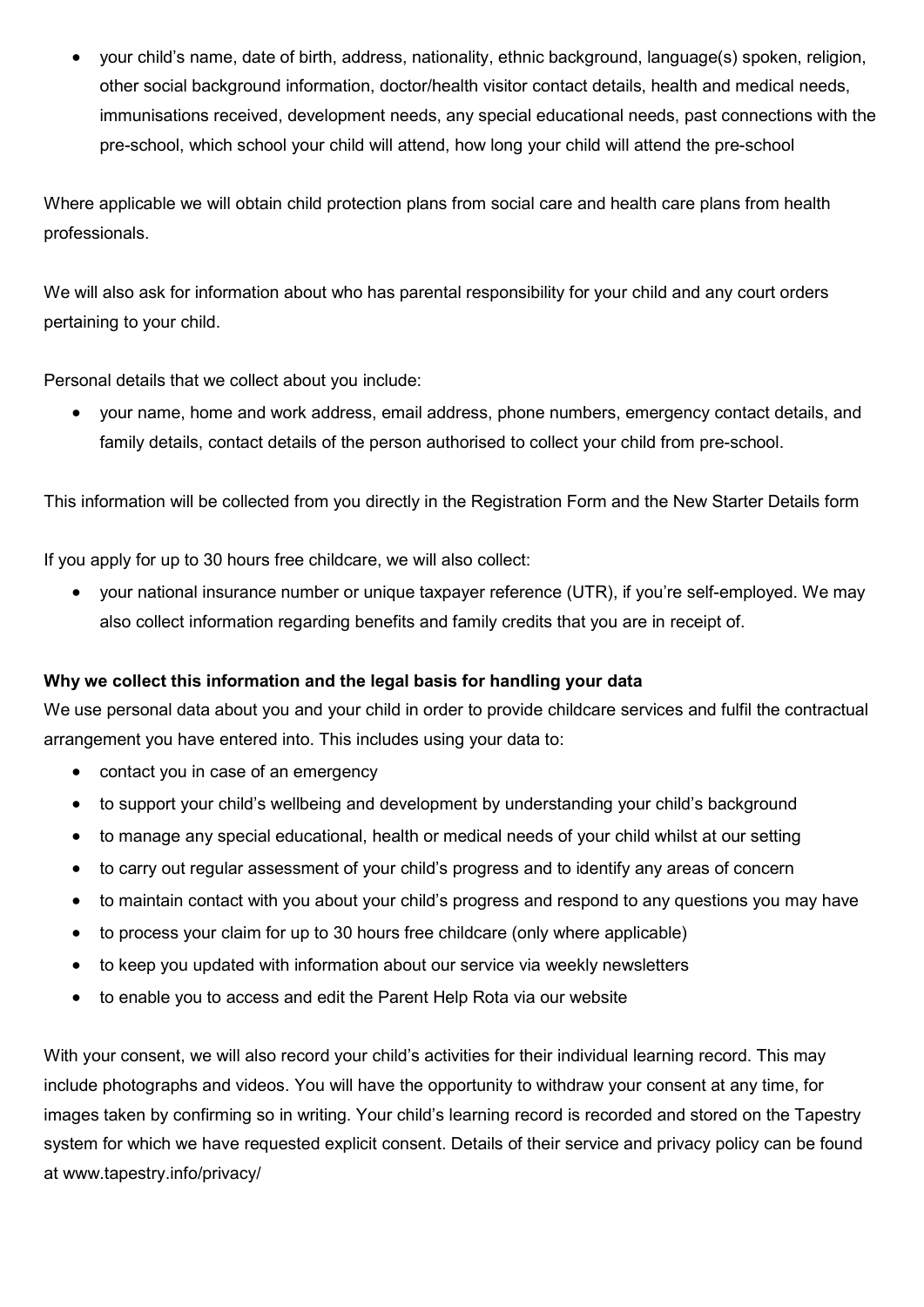We have a legal obligation to process safeguarding related data about your child should we have concerns about their welfare. We also have a legal obligation to transfer records and certain information about your child to the school that your child will be attending (see Transfer of Records policy).

#### Who we share your data with

In order for us to deliver childcare services we will also share your data as required with the following categories of recipients:

- Ofsted during an inspection or following a complaint about our service
- **•** banking services to process chip and pin and/or direct debit payments (as applicable)
- **EXTERGHEDR** involcing software providers (parents' names and email addresses only)
- the Local Authority (where you claim up to 30 hours free childcare as applicable). Please see the Appendix 1 - Privacy notice from the Early Years Service for more detailed information.
- $\blacksquare$  the government's eligibility checker (as above)
- our insurance underwriter (if applicable)
- the school that your child will be attending

We will also share your data if:

- we are legally required to do so, for example, by law, by a court or the Charity Commission;
- $\blacksquare$  to enforce or apply the terms and conditions of your contract with us;
- to protect your child and other children; for example by sharing information with social care or the police;
- **i** it is necessary to protect our or others rights, property or safety
- we transfer the management of the setting, in which case we may disclose your personal data to the prospective buyer so they may continue the service in the same way.

We will never share your data with any other organisation to use for their own purposes

#### How do we protect your data?

We protect unauthorised access to your personal data and prevent it from being lost, accidentally destroyed, misused, or disclosed by:

Storing all forms in a locked cabinet. The needed data is recorded and stored electronically on an encrypted laptop and shared only amongst staff that require it.

Our website is accessed via the internet and we ask you to use strong passwords to protect your account. We keep our website secure by ensuring its regular maintenance and application of up-to-date plugins to minimise the risk of hacking.

# How long do we retain your data?

We retain your child's personal data for up to 3 years after your child no longer uses our setting, or until our next Ofsted inspection after your child leaves our setting. Medication records and accident records are kept for longer according to legal requirements. Your child's learning and development records are maintained by us via the Tapestry system and handed to you when your child leaves. Your accounts on Tapestry along with your child's data will be deleted within six months of your child leaving our setting.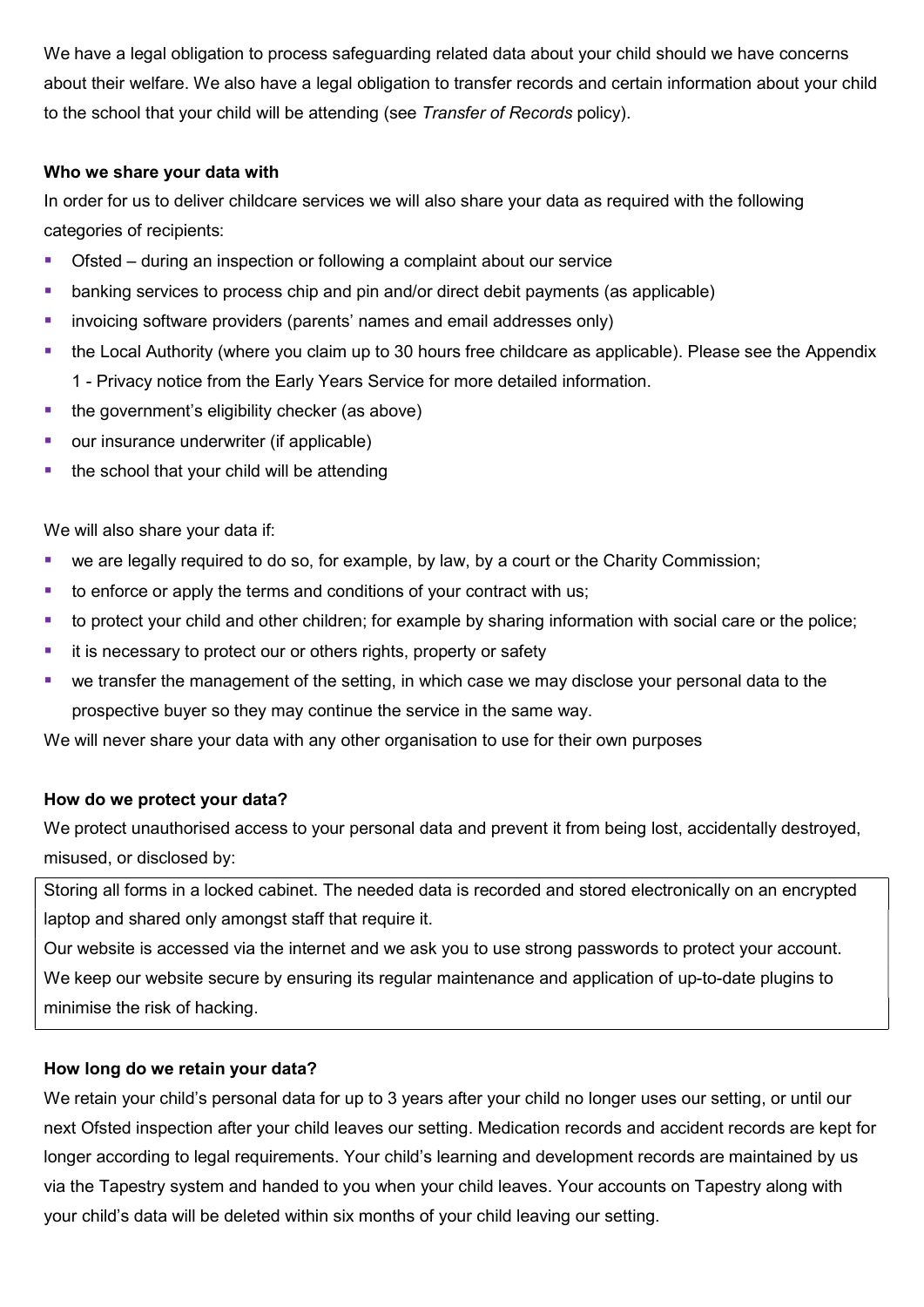In some instances (child protection, or other support service referrals) we are obliged to keep your data for longer if it is necessary to comply with legal requirements (see our Children's and Provider Records policies).

# Automated decision-making

We do not make any decisions about your child based solely on automated decision-making.

#### Your rights with respect to your data

You have the right to:

- **F** request access, amend or correct your/your child's personal data
- request that we delete or stop processing your/your child's personal data, for example where the data is no longer necessary for the purposes of processing; and
- **•** request that we transfer your, and your child's personal data to another person

If you wish to exercise any of these rights at any time or if you have any questions, comments or concerns about this privacy notice, or how we handle your data please contact us. If you continue to have concerns about the way your data is handled and remain dissatisfied after raising your concern with us, you have the right to complain to the Information Commissioner Office (ICO). The ICO can be contacted at Information Commissioner's Office, Wycliffe House, Water Lane, Wilmslow, Cheshire, SK9 5AF or ico.org.uk/

#### Changes to this notice

We keep this notice under regular review. You will be notified of any changes where appropriate.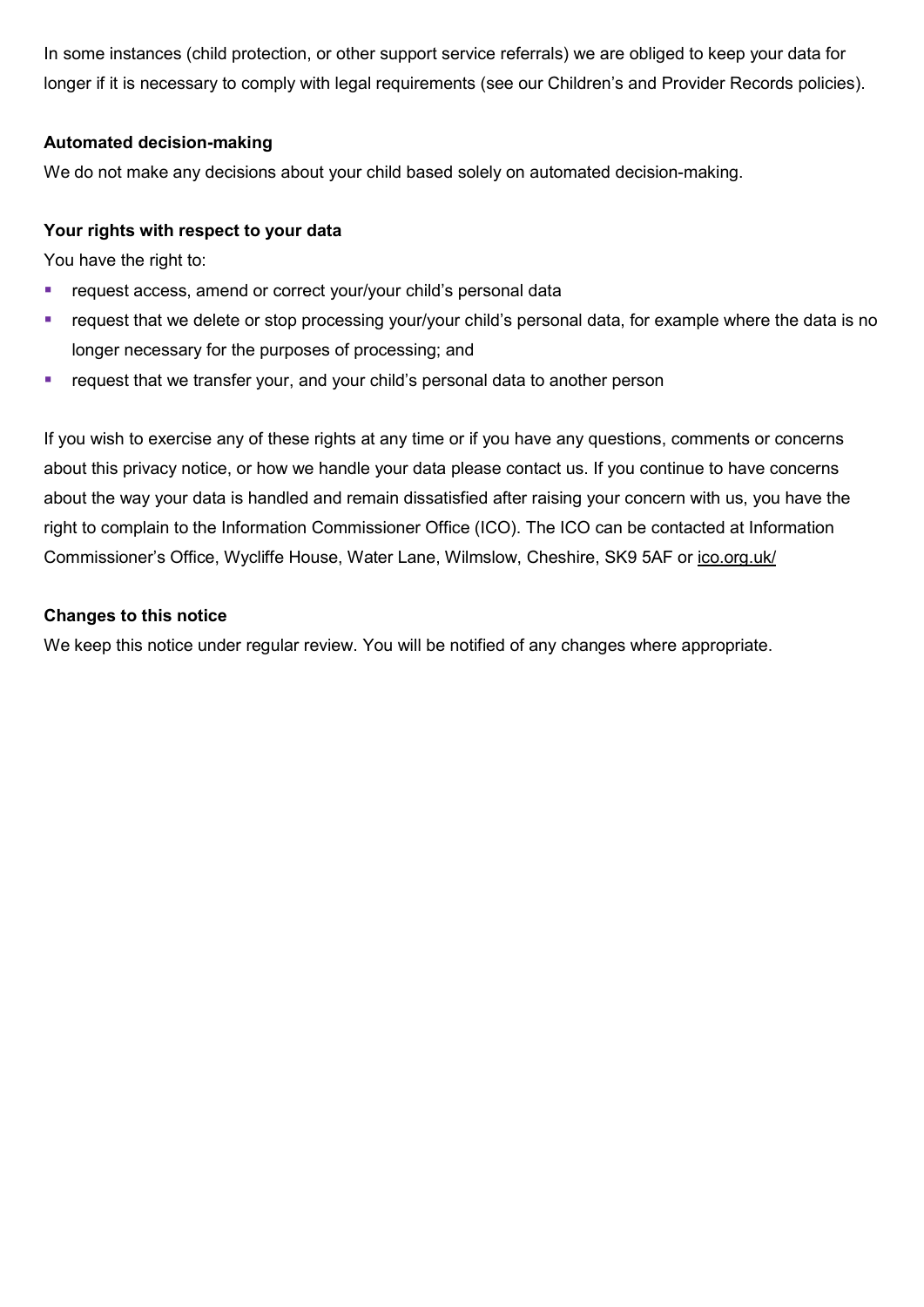# Appendix 1 - Reading Borough Council Early Years Privacy Notice (May 2018)

(How we use children and parent's information)

The purpose of this notice to explain how Reading Borough Council's Early Years Service uses children and parent's information for the purposes of data protection legislation.

# The categories of the information that we collect, process, hold and share include:

- Name, Date of Birth, Address, National Insurance Number, NASS Number, Unique pupil number,
- Ethnicity, Language, Free School Meal Eligibility, Benefit Claims, Special Education Needs or
- Disability Assessments, House Hold Income, relevant Child Development Data

# Why we collect and use this information

We use children's and parent's data to enable us to carry out specific functions for which we have a Statutory and Non-Statutory responsibility, derive statistics which inform decisions such as the funding of Childcare Providers, assess performance and to set targets for Childcare Providers

# The lawful basis on which we use this information

We collect and use this information under the Education Act 1996 and adhere to General Data Protection Regulations (GDPR) - May 2018.

# Collecting this information

Whilst the majority of children and parent's information you provide to us is mandatory, some of it is provided to us on a voluntary basis. In order to comply with the data protection legislation, we will inform you whether you are required to provide certain information to us or if you have a choice in this.

# Storing this information

We hold children and parent's data securely on an encrypted database. We routinely share children and parent's information with:

- the Department for Education (DfE) on a statutory basis under section 3 of The Education (Information About Individual Pupils) (England) Regulations 2013.
- Reading Borough Councils School Admissions Team for the purpose of allocating school places.
- Education Checker Service and HMRC for the purpose of validating eligibility to Early Years Pupil Premium, 2 Year Old Funding and Early Years Extended Entitlement.

# Why we share this information

We share children and parent's data with the Department for Education (DfE) on a statutory basis under section 3 of The Education (Information about Individual Pupils) (England) Regulations 2013.

This data sharing underpins school funding, educational attainment policy and monitoring and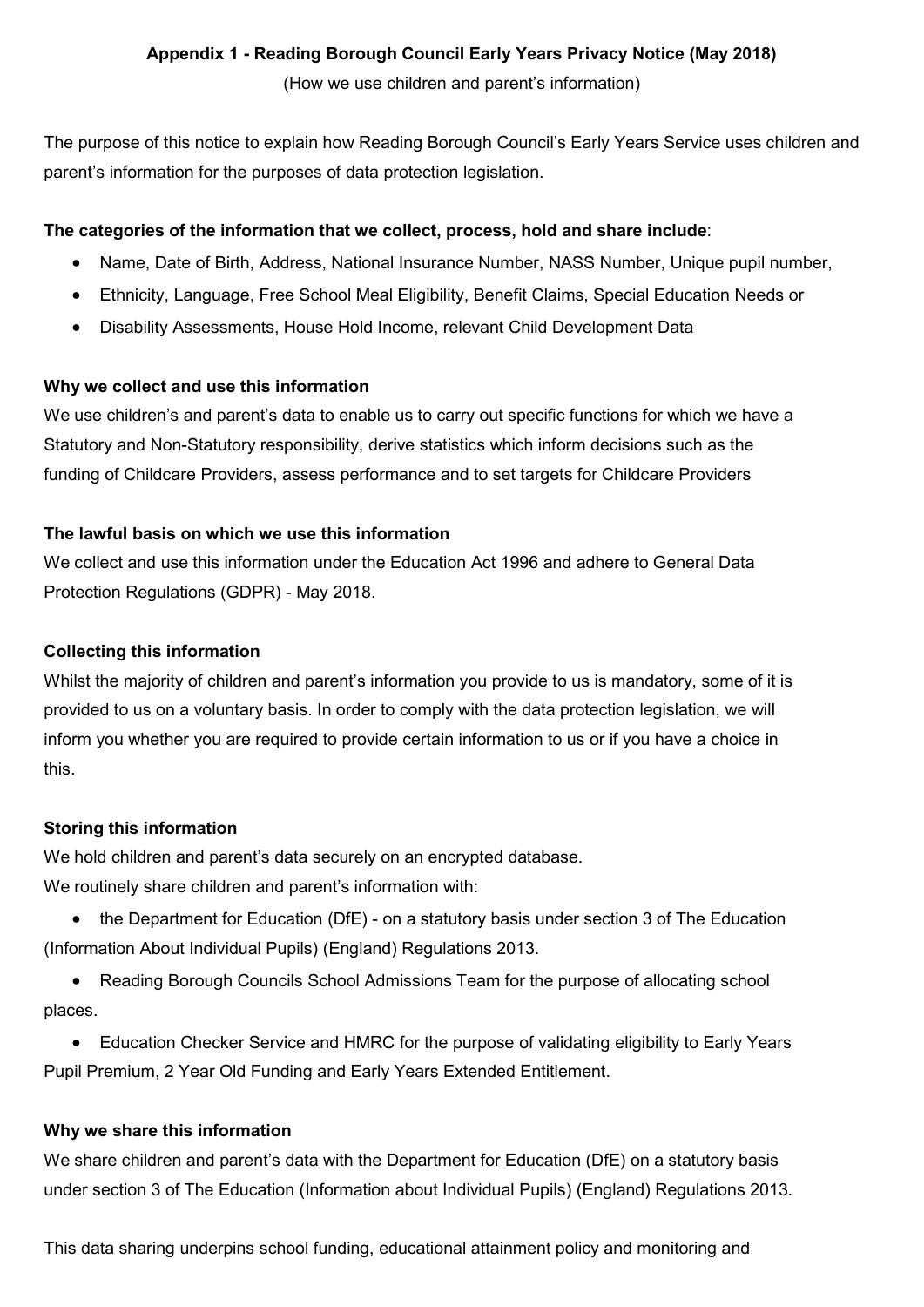enables them to; produce statistics, assess our performance and to evaluate Government funded programmes.

We do not share information about children or parent's without consent unless the law and our policies allow us to do so.

#### Data collection requirements

To find out more about the data collection requirements placed on us by the Department for Education (for example; via the school census) go to https://www.gov.uk/education/data-collectionand-censuses-for-schools.

# The National Pupil Database (NPD)

The NPD is owned and managed by the Department for Education and contains information about pupils in schools in England. It provides invaluable evidence on educational performance to inform independent research, as well as studies commissioned by the Department. It is held in electronic format for statistical purposes. This information is securely collected from a range of sources including schools, local authorities and awarding bodies.

The law requires us to provide information about our pupils to the DfE as part of statutory data collections. Some of this information is then stored in the national pupil database (NPD). The legislation that requires this is the Education (Information About Individual Pupils) (England) Regulations 2013.

To find out more about the NPD, go to https://www.gov.uk/government/publications/national-pupildatabase-user-guide-and-supporting-information.

The Department may share information about our pupils from the NPD with third parties who promote the education or well-being of children in England by:

conducting research or analysis, producing statistics, providing information, advice or guidance

The Department has robust processes in place to ensure the confidentiality of our data is maintained and there are stringent controls in place regarding access and use of the data. Decisions on whether DfE releases data to third parties are subject to a strict approval process and based on a detailed assessment of:

 who is requesting the data, the purpose for which it is required, the level and sensitivity of data requested and the arrangements in place to store and handle the data

 To be granted access to pupil information, organisations must comply with strict terms and conditions covering the confidentiality and handling of the data, security arrangements and retention and use of the data.